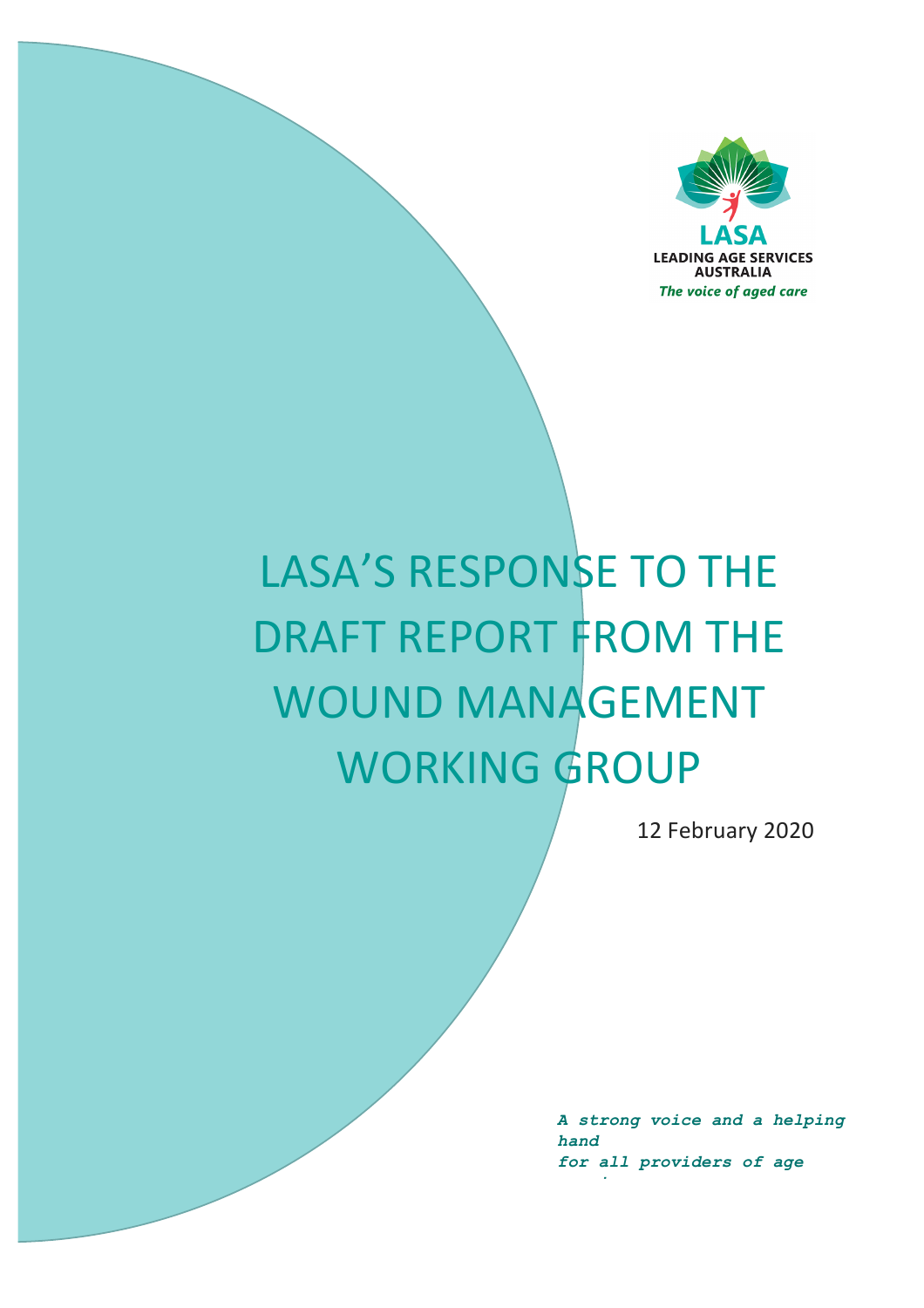# **Leading Age Services Australia**

Leading Age Services Australia (LASA) is a national association for all providers of age services across residential care, home care and retirement living/seniors housing. Our purpose is to enable high performing, respected and sustainable age services that support older Australians to age well by providing care, support and accommodation with quality, safety and compassion - always.

LASA's membership base is made up of organisations providing care, support and services to older Australians. Our Members include private, not-for-profit, faith-based and government operated organisations providing age services across residential aged care, home care and retirement living. 56% of our Members are not-for-profit, 36% are for-profit providers and 8% of our Members are government providers. Our diverse membership base provides LASA with the ability to speak with credibility and authority on issues of importance to older Australians and the age services industry.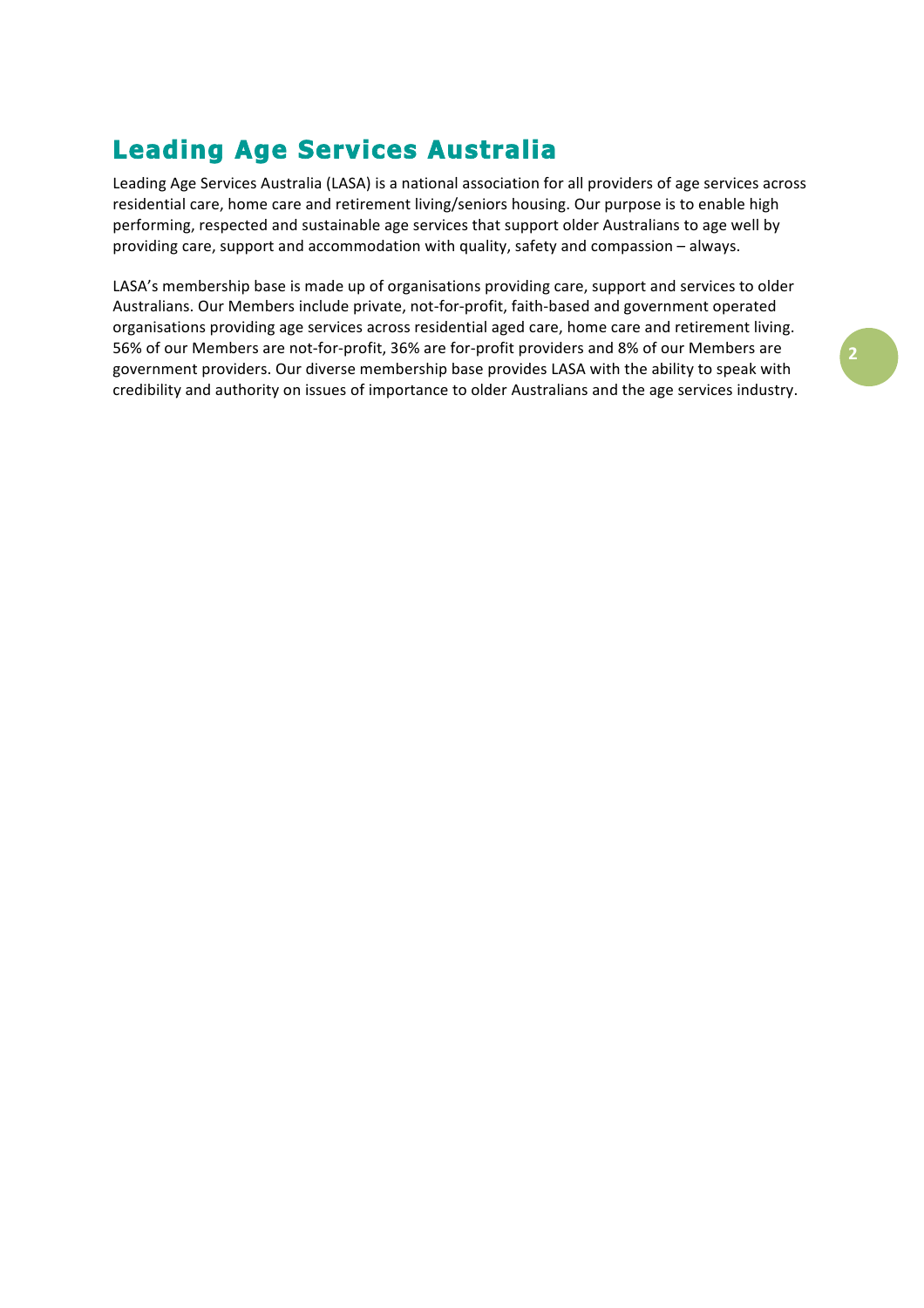Thank you for giving LASA the opportunity to provide feedback on the draft report and recommendations of the Wound Management Working Group. LASA consulted its Members about the recommendations that are specific/relevant for the residential aged care facilities (RACFs) and the feedback below gives account of LASA Members' views with regards to the proposed measures outlined in the draft report.

## **General comment**

As stated in the draft document<sup>1</sup>, chronic wounds represent a major health burden in RACFs, with residents often entering RACFs with one or more chronic conditions and multiple chronic and complex wounds. Residents are also commonly readmitted to RACFs after discharge from a tertiary care setting with new pressure injuries, deterioration in existing pressure injuries and other chronic wounds.

The Aged Care Funding Instrument (ACFI) provides funding for treatment of chronic wounds and complex skin integrity management for care recipients (Wound management within RACF may not be funded through the Medicare Benefits Schedule (MBS)). Nevertheless, the cost of wound management within this setting is significant and LASA is pleased to note that the issue was also included and considered as part of the work of the Wound Management Working Group to reduce the burden of poorly managed chronic wounds on both residents and the health system.

LASA acknowledges that, with the focus of the Wound Management Working Group on making recommendations to the MBS Review Taskforce on the review of MBS items in its area of responsibility (generally provided in general practice), it is not in a position to comment on most of the recommendations; we believe that they are best left for the medical professions and relevant stakeholders to comment. However, there are recommendations (Recommendations 8, 12, 13, 14 & 15) that are specific/relevant for RACFs and this submission focuses on LASA's response to these recommendations.

# **LASA's response to the RACF specific/relevant recommendations**

#### **Recommendation 8 – Remote and non-face-to-face services (real time or asynchronous)**

LASA supports the Working Group recommendation that where appropriate, consideration should be given to the use of remote and non-face-to-face services (real time or asynchronous) and an appropriate funding model investigated.

Access to appropriate health care services is often limited for older people in RACFs (many with complex and chronic conditions and some with restricted mobility) and LASA has long argued for better use of telehealth video consultation to improve residents' access to health care.

Telehealth has particular relevance for aged care. Not only does it offer the health and aged care system the opportunity to provide new models of care, it also offers the sector an opportunity to break down the barriers to access to GPs, allied health professionals, specialists and the acute sector, enhance team-based collaboration and resident outcomes.

 

 $1$  MBS Review taskforce (2019) Draft report of the Wound Management Working Group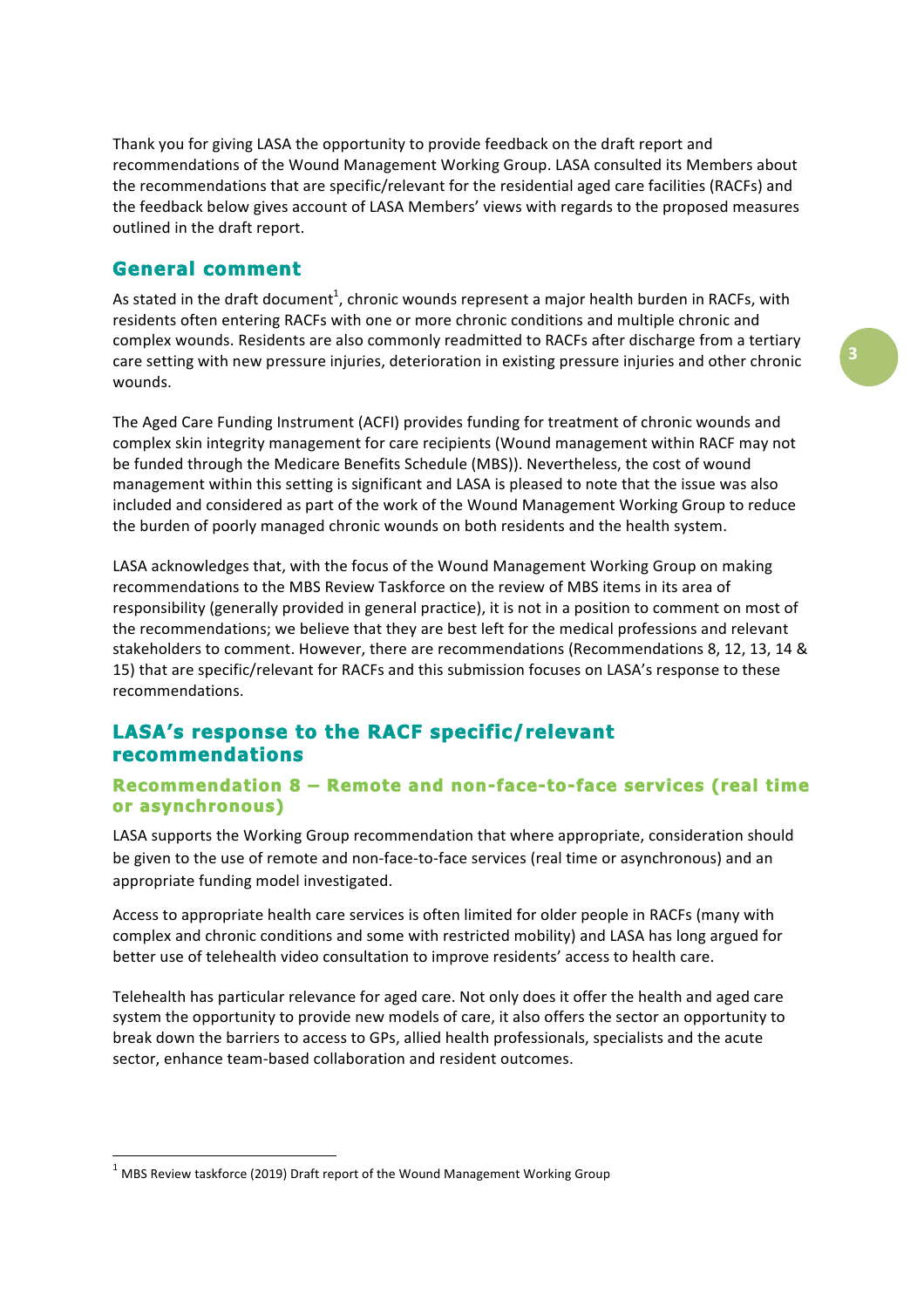Currently, GPs providing the patient-end services (when consulting with specialist) are entitled to a Medicare rebate. However, GPs who provide direct telehealth consultations with patients cannot claim the Medicare rebate (but can charge privately).

We believe Medicare rebates for GP video consultations with residents of RACFs would improve the efficiency of providing follow-up care by GPs, chronic disease management, chronic wound management<sup>2</sup>, case conferencing and health advice and ensure full use is made of existing Government-funded video consultation facilities in RACFs. But policy design needs to ensure that GP video consultation becomes an adjunct to enhancing GP care in the aged care setting and does not become a replacement for face-to-face services provided by the resident's GP.

Access to telehealth is also critical for home based recipients of aged care, particularly those outside metropolitan/regional areas and those who are unable to travel.

GPs may lack the specialist knowledge required to treat chronic and difficult-to-heal wounds. Members propose that Nurse Practitioners in Wound Care should be appropriately reimbursed so they can provide wound management services in RACFs. Nurse Practitioners should be able to order Residential Medication Management Review if a comprehensive approach to wound care is required.

We are also of the view that Medicare rebates should be expanded to cover allied health services and for pharmacists to conduct medication reviews especially for RACFs in rural and remote areas where access to these services is limited.

#### **Recommendation 12 – Education and training of RACF staff**

Recommendation 12 states that "The Working Group recommends that consideration be given to including mandatory quality indicators for education and training of RACFs staff, including the management of skin injuries, chronic wounds and ulcers, in accreditation and monitoring processes of RACF under the Aged Care Quality Standards. RACF staff include registered and enrolled nurses, assistants in nursing, personal care workers and Aboriginal and Torres Strait Islander health practitioners and health workers."

Members informed LASA that they believe introducing a mandatory quality indicator for 'education' would result in an over emphasis on a staff centred process, rather than the consumer focused outcomes responsive to the Aged Care Quality Standards. A mandatory quality indicator for education in wound care would also place additional financial pressures on RACFs while staff capacity is significantly stretched already. Further funding is necessary to enable the range and depth of education required by a workforce delivering clinical services to a resident cohort with increasingly complex clinical needs.

Distinguishing between 'chronic wounds' as RN domain and 'skin injury' as EN domain may result in undesirable outcomes and unintended consequences as listed below:

- Delay in consultation with appropriately trained staff when the resident's wound status changes.
- Compartmentalisation of the care a resident receives.

<u> 1989 - Jan Samuel Barbara, margaret e</u>

**4**

<sup>&</sup>lt;sup>2</sup> MBS Review Taskforce (2019) Draft report from the wound management working group https://www1.health.gov.au/internet/main/publishing.nsf/Content/MBSR-open-consult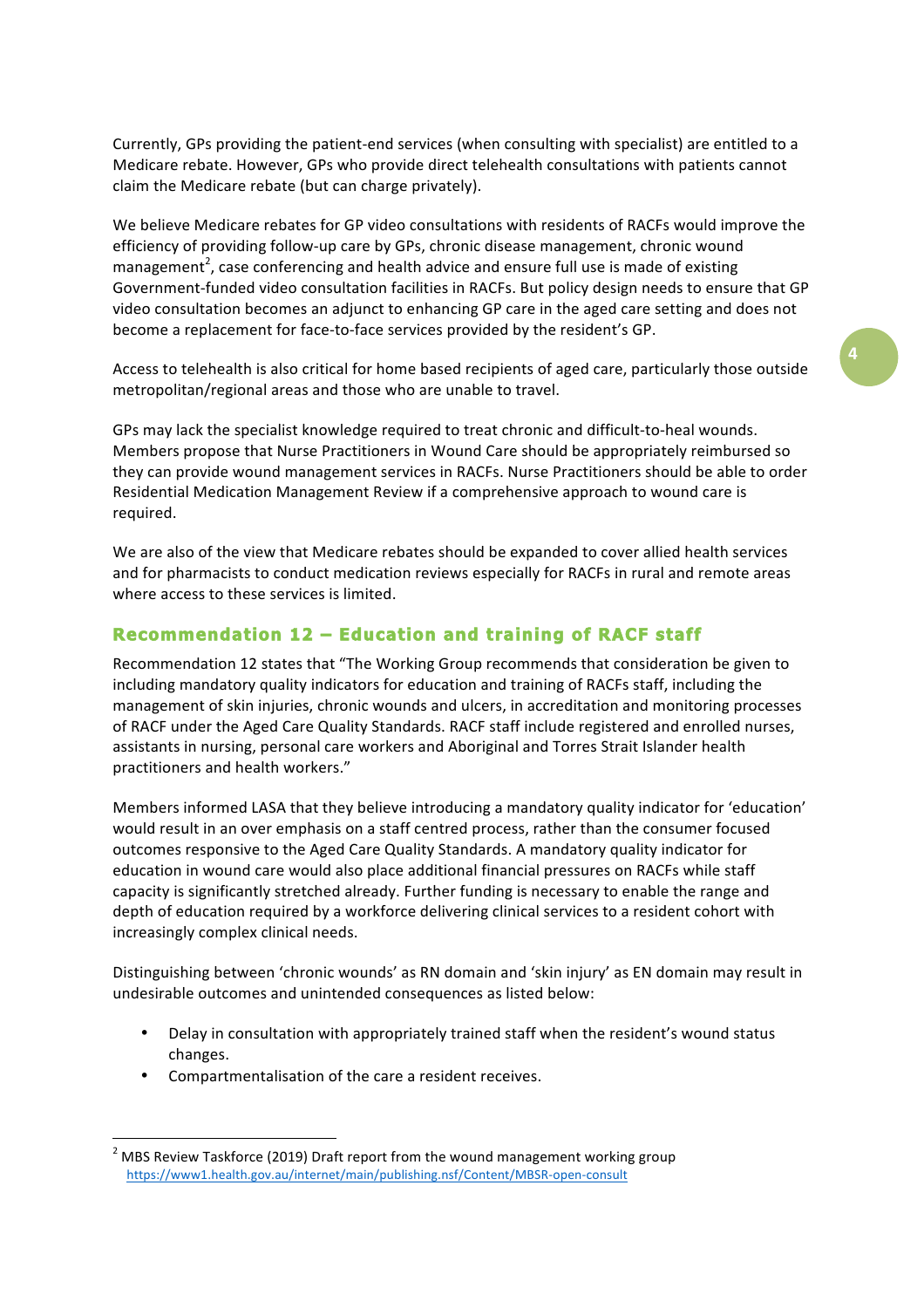- Given chronic disease and the impact of ageing, any skin injury carries a significant risk of developing into a chronic wound. This transition is often gradual. Making the above mentioned distinction may lead to delay in the transfer of main responsibility, in particular if EN education focusses on 'skin injury'.
- Residents with more than one wound (e.g. a chronic wound and a skin injury and/or recent skin tear) might result in different staff making decisions on different wounds for the same resident.
- Skill mix at different RACFs or during individual shifts may further aggravate this divide and could lead to delay in care.
- All RNs and ENs should have a good working knowledge of common wound management related issues in aged care. This spans the full pathophysiology of the aging body. This outcome may be best achieved in ongoing Personal Professional Development as required for registration purposes.
- Specific RN and EN education in wound management should reflect the needs of the residents cared for in a specific RACF and topics of need (e.g. a resident receiving negative pressure wound closure, larval therapy etc.) rather than a blanket mandatory approach.
- Another common scenario that arises with home based care in relation to wounds is that family members may elect to follow a course of treatment other than what is recommended (often due to costs) and insist on providing wound care themselves. Basic training for family members is another duty of care vs financial viability issue for providers. Training in infection control measures for family (and care staff) is important to support antimicrobial stewardship.

#### *Some proposed training content*

- Wound management education should always focus on wound prevention.
- Additional practical instruction on 'aseptic technique during wound management' is necessary for staff, other the RNs or ENs, responsible for changing dressings.
- Regular education such as; addressing nutrition, continence care, personal hygiene and skin care, using standard precautions, principles of infection prevention and control, maintaining a safe environment or falls prevention provide the knowledge and skill to prevent wounds.

Members from rural and regional areas stress the major issue they have with sourcing appropriate education for staff as much education is offered in metropolitan areas. This requires staff to travel, often including an overnight stay, which limits the number of staff who can participate as very tight financial and staff resourcing place barriers in the way of staff development. When attempting to source education from specialist wound nurses at the local public hospital, these specialist nurses are often too stretched to provide education to the local RACF.

The availability of RNs in rural and regional areas is an ongoing issue for providers or residential aged care.

#### **Recommendation 13 – Review funding for chronic wounds in RACFs**

LASA agrees with the draft report that, currently, the ACFI as it relates to wound management does not cater for 'real time' variables, when accounting for the cost of providing best practice wound care. Therefore, this likely increases the total costs of managing chronic wounds in RACF due to delayed healing or non-healing of wounds.

The issue is further exacerbated by the fact that under current arrangements RACFs are unable to charge consumers for dressings and related medical devices, as funding for these consumables must be covered under current funding arrangements. The cost of wound dressings is a significant cost for **5**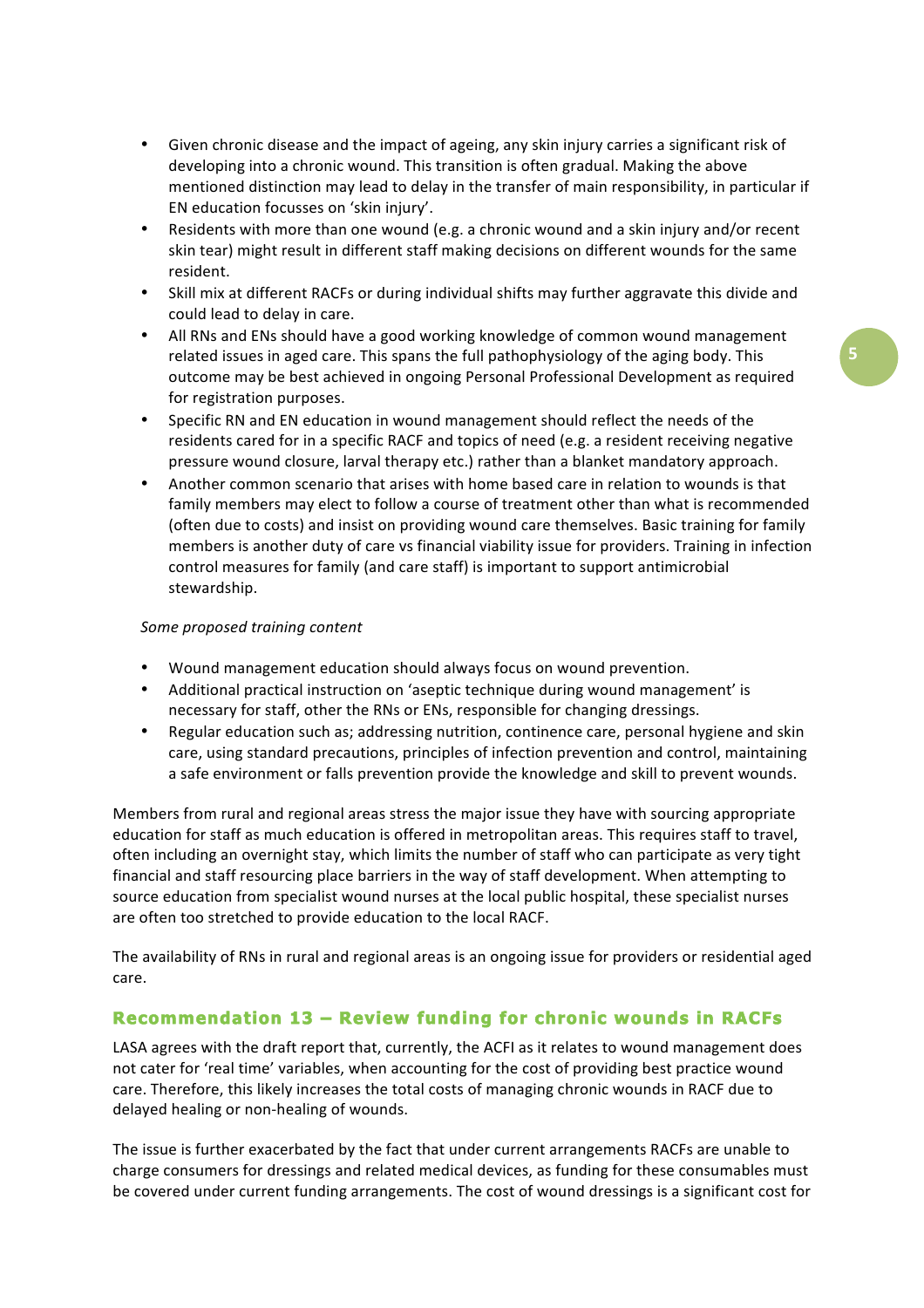RACFs that providers are unable to offset and this restricts the range of wound care products they can offer.

Increase in ACFI funding for complex wounds is necessary to improve the quality of wound care. ACFI funding for wound care should cover:

- Nurse Practitioner diagnosis and advice/care
- Subsidies to cover expensive dressings or equipment e.g. VAC machines
- Higher ACFI funding if RN's are attending dressings daily or lesser if only weekly RN review is required.

LASA supports the Working Group recommendation that a review of funding for the management of complex wounds in aged care via the ACFI should include consideration of both time and personnel required for:

- chronic wounds:
- complex venous, arterial and foot ulcers in residents; and
- the provision of appropriate consumables.

LASA also supports the Working Group's recommendation that any funding model in the RACF setting should specifically address wound management, encourage best care, and include access to an advisory service and adequate consumables to encourage use of evidence based practice within RACFs, including the appropriate level of nursing staff for wound care and wound based education and training requirements of RACF staff.

#### **Home care**

If a customer has extensive wound care requirements (particularly expensive wound care products or alternating air pressure mattresses for example) this may be difficult to accommodate on a low level Home Care Package and may compromise treatment options.

It can be difficult to meet duty of care in relation to wound care whilst balancing the customer's preferences for spending their Consumer Directed Care budget. Some customers elect to spend their funds on items other than clinical care or do not have enough surplus if a wound arises unexpectedly. This leaves providers with a dilemma around duty of care vs financial viability.

## **Recommendation 14 – Access to wound care experts in RACFs**

Wound management and tissue viability is one of the most complex aspects of aged care. As highlighted in LASA's response to Recommendation 12, ensuring access to wound experts when appropriate is an essential element for wound management, particularly in RACFs where staff have various levels of skills and experience in wound management.

While LASA supports the Working Group's recommendation for improved access to wound experts, including service teams (on-site or telehealth enabled, where appropriate), to assist staff to provide evidence-based wound management for chronic wounds for residents, it is important to note that there are a number of systemic barriers that limit access to the specialist services (especially in rural and remote areas) such as lack of availability (of experts) and lack of incentives to attract these experts to the residential aged care setting. Therefore, efforts need to be directed toward increasing the availability of wound management experts (such as training more GPs/Nurse Practitioners with advanced skills) and providing incentives (including better remuneration) to attract these health professionals to the residential aged care setting. Further, referral pathways and community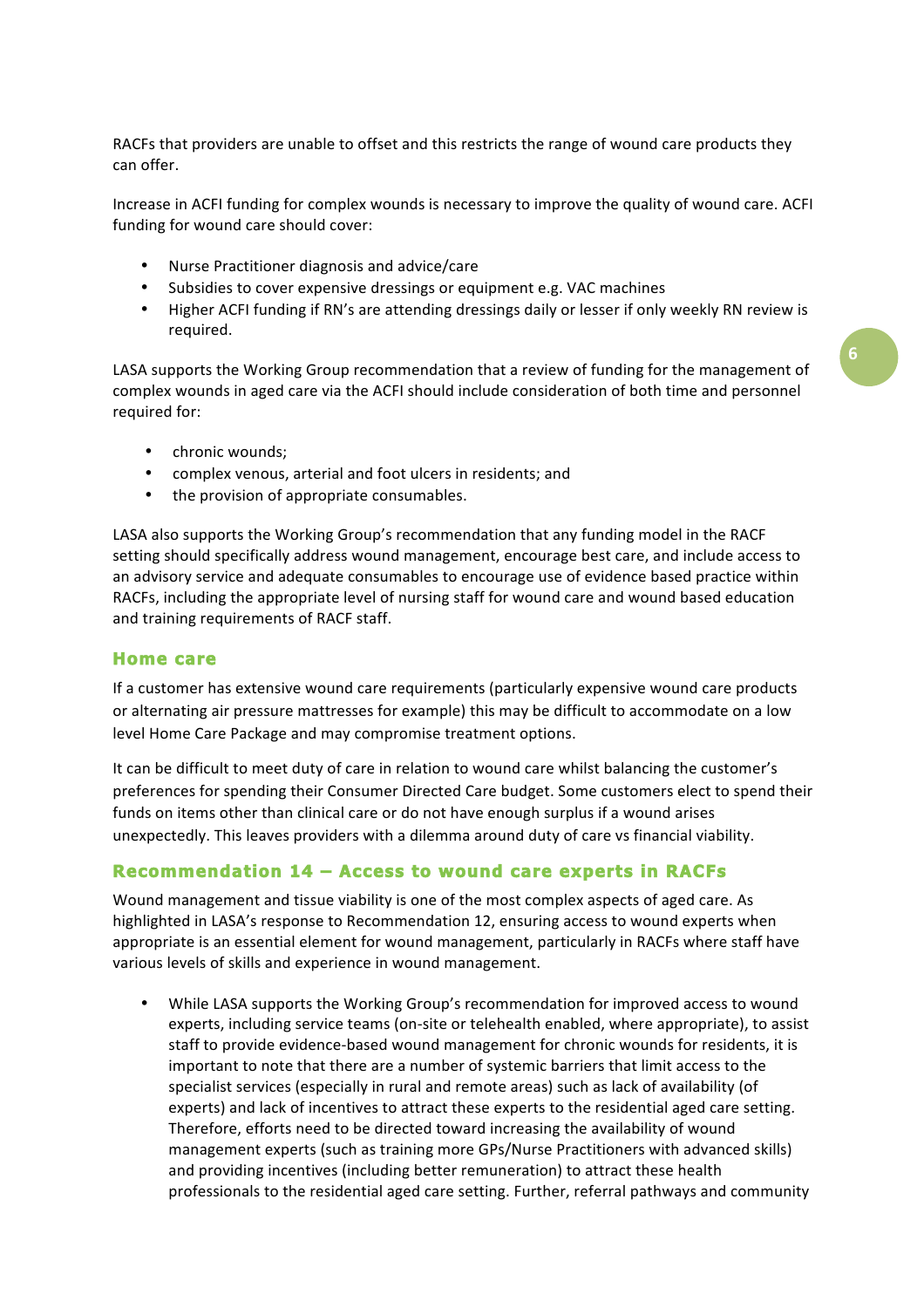links for partnerships should be investigated as part of an incentive program.

Further, LASA Members propose that:

- Local wound specialist nurses should maintain an overview of all wound and skin integrity issues in the RACF.
- Every RN and EN should have access in person, via telephone or telehealth to a wound specialist for advice, referral and education.
- Local wound specialist nurses should be trained to undertake wound debridement. Latest evidence supports the notion that aggressive wound debridement is effective in reducing wound bioburden and in promoting healing. Wound debridement increases the effectiveness of antibiotics and antimicrobials and contributes so to antimicrobial stewardship.
- Autolytic methods of debridement are slowly becoming available to general RNs and ENs for use in aged care facilities.
- Timeliness to adequate care. Government needs to review MBS and allow Nurse Practitioners to order Doppler investigations so appropriate care can be implemented where a Nurse practitioner is available. Vascular occlusion and chronic arterial / venous ulcers are often left undiagnosed waiting on GP review same resulting in inadequate and expensive dressings used.

With regard to the use of telehealth, please see LASA's response to Recommendation 8.

#### **Recommendation 15 – Hospital acquired wounds**

For many RACF residents, access to State-funded health services, and/or Commonwealth-funded primary care or specialist services, is variable. Often, older people, their carers and family have multiple, disconnected and duplicative interactions with the health system and longer lengths of stay in hospitals. As such, the appropriate provision of services for this population cannot be met by one provider nor one sector. That is, services for older people with complex health needs, their carers and families must be coordinated through a shared plan with joint accountability.

LASA has long argued the importance of developing a more integrated model of care for people moving between state and federally funded care programs in achieving optimal outcomes for aged care recipients, including those with chronic wounds.

We support the Working Group recommendation that the Federal Government work with the Australian Commission on Safety and Quality in Health Care and Aged Care Quality and Safety Commission to improve the management of patients being discharged from private and state-based hospitals with hospital acquired wounds, often with insufficient or no documentation of the presence of wounds. And that mechanisms should be developed to monitor and provide feedback on wounds incurred in the hospital system in order to improve provision of care and prevention of wounds in this setting. Members are seeking confirmation whether this approach would be a statewide directive. They are also considering whether monitoring of hospital-acquired wounds would require changes to aged care providers' policy framework.

We also agree that consideration should be given to developing appropriate feedback mechanisms to institutions to improve wound prevention and management for any episode of care, with collection of appropriate data and documentation being an important factor in enabling improved